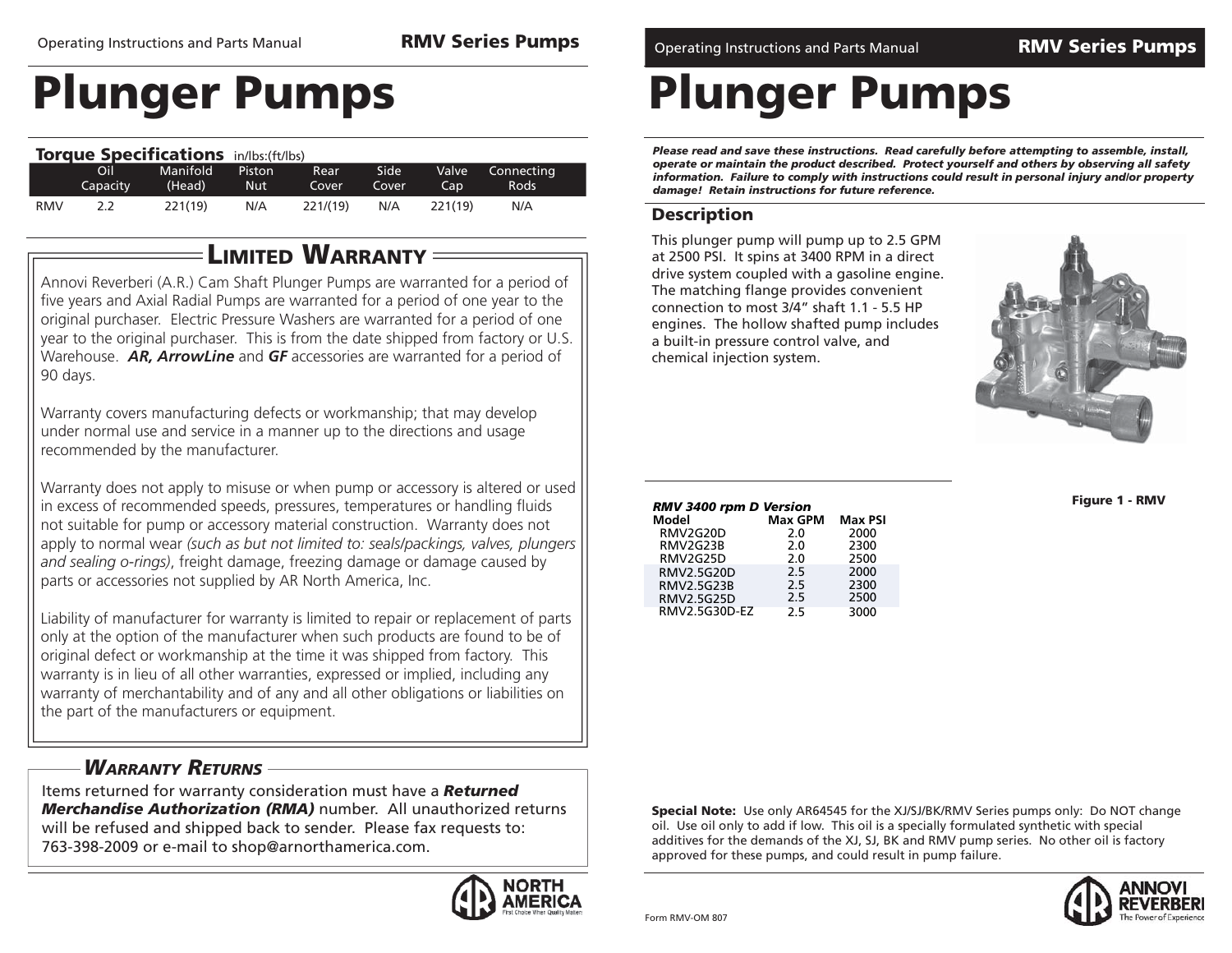Operating Instructions and Parts Manual **RMV Series Pumps**

# **Plunger Pumps**



# **Plunger Pumps**

## **Notes**



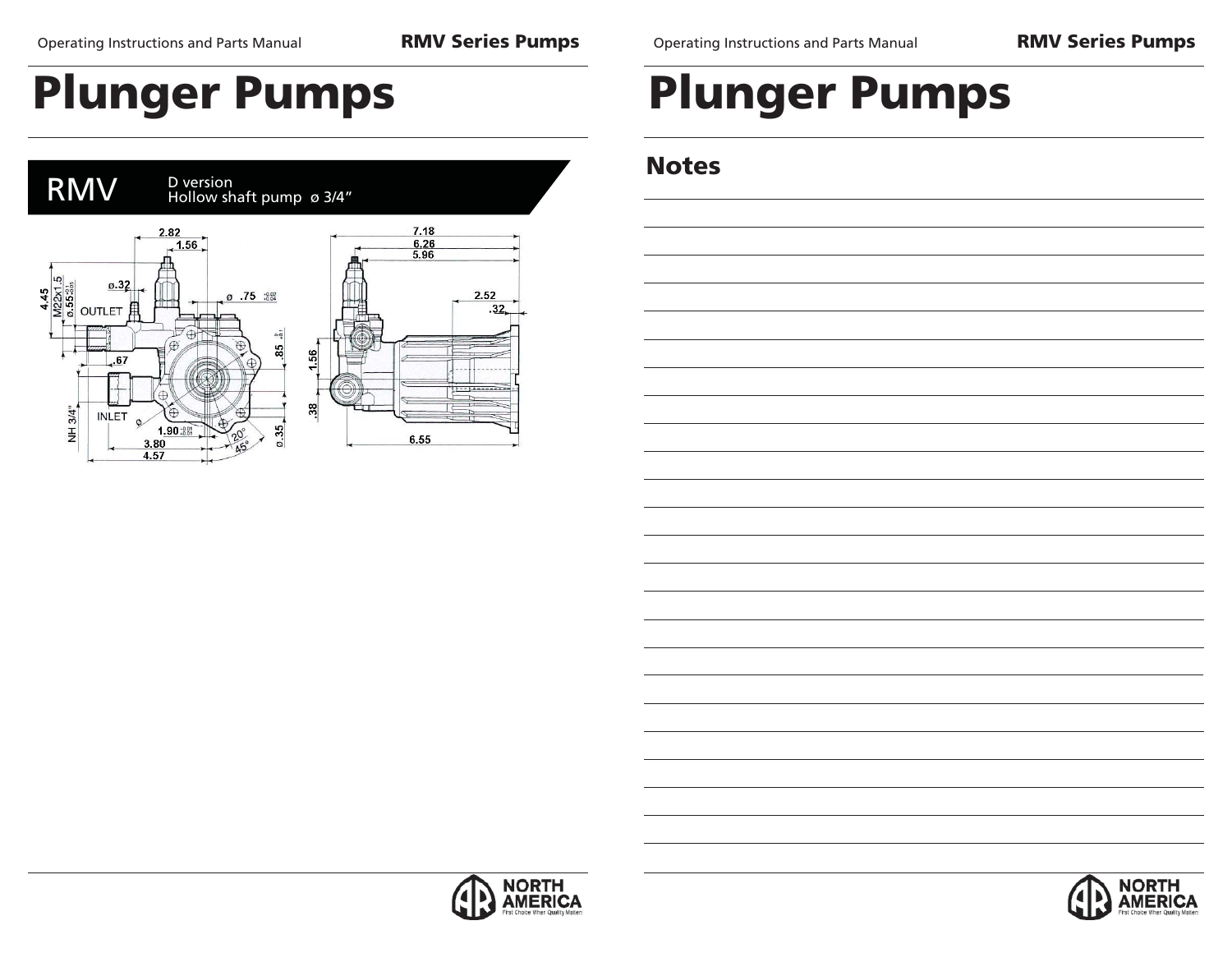### Operating Instructions and Parts Manual **RMV Series Pumps**

| Pos. | Part#   | <b>Description</b>       | Qty.               | Pos. |         | Part#  |        | <b>Description</b>          | Qty.           |
|------|---------|--------------------------|--------------------|------|---------|--------|--------|-----------------------------|----------------|
| 1    | 800220  | Head bolt M8x45          | $(221$ in/lbs) $3$ | 34   | 1982520 |        |        | Hose nipple                 | 1              |
|      | 2840860 | Pump head                | $\Box$ 1           | 35   | 1250280 |        | Ball   |                             | 1              |
| L    | 2840660 | Pump head                | $\circ$ 1          | 36   | 1560520 |        | Spring |                             | 1              |
| 6    | 2840830 | Plug                     | 1                  | 37   | 1460430 |        |        | $O-Ring$ $04x2.5$           | 1              |
| 7    | 600180  | O-Ring 07.66x1.78        | 1                  | 38   | 2840350 |        | Jet    |                             | 1              |
| 8    | 2840130 | Plug                     | $(221$ in/lbs) $3$ | 39   | 1343580 |        | Spring |                             | 1              |
| 9    | 740290  | O-Ring ø14x1.7           | 4                  | 40   | 800560  |        |        | O-Ring 08.73x1.78           | 2              |
| 10   | 2849050 | Complete valve           | $\circ$ 6          | 41   | 2840340 |        |        | Detergent injector          | 1              |
|      | 2849051 | Complete valve           | п6                 | 42   | 2840270 |        |        | Suction fitting 3/4" NH     | 1              |
| 11   | 1470210 | $O-Ring$ $\omega$ 9x1    | 1                  | 43   | 2840390 |        |        | Suction fitting             | 1              |
| 12   | 2840770 | Seat                     | 1                  | 44   | 1266330 |        | Filter |                             | 1              |
| 13   | 2840760 | By-pass jet              | 1                  | 46   | 2840400 |        |        | Outlet fitting              | 1              |
| 14   | 820510  | O-Ring 010.82x1.78       | 1                  | 48   | 2840060 |        | Spring |                             | 3              |
| 15   | 2840750 | Piston quide             | 1                  | 49   | 2840530 |        | Piston |                             | $\circ$ 3      |
| 16   | 2760210 | Ring                     | 1                  |      | 2840040 |        | Piston |                             | $\Box$ 3       |
| 17   | 660190  | O-Ring 06.07x1.78        | 1                  | 50   | 2840050 |        | Ring   |                             | 3              |
| 18   | 2260100 | O-Ring 06.02x2.62        | 1                  | 51   | 1980130 |        |        | Thrust washer               | 1              |
| 19   | 2760400 | Piston                   | 1                  | 52   | 1980250 |        |        | <b>Bushing</b>              | 1              |
| 20   | 1980300 | Nut M <sub>6</sub>       | 1                  | 53   | 1980240 |        |        | Thrust washer               | 1              |
| 21   | 392840  | Grub screw M6x16         | 1                  | 54   | 2840900 |        |        | Hollow shaft                | $\circ$ 1      |
| 22   | 2760480 | Handle insert            | 1                  |      | 2840730 |        |        | Hollow shaft                | $\sqrt{1}$     |
| 23   | 1980220 | Plate spring             | $\overline{2}$     | 55   |         | 161060 |        | <b>Bearing</b>              | 1              |
| 24   | 2760410 | Spring                   | 1                  | 56   |         | 161050 |        | Circlip øi72                | 1              |
| 25   | 2200141 | Gasket                   | 3 or 6             | 57   | 2840310 |        | Seal   |                             | 1              |
| 26   | 770590  | O-Ring 023.52x1.78       | $\Box$ 3           | 58   | 2840890 |        |        | $O-Ring$ 014x2              | $\overline{2}$ |
|      | 2840561 | <b>Bushing</b> - Plastic | $\circ$ 3          | 59   | 2840840 |        |        | Plug (EZ start pump only)   | 1              |
|      | 2840090 | <b>Bushing</b> - Brass   | $\circ$ 3          | 60   | 480650  |        |        | Washer (EZ start pump only) | 1              |
|      | 2840550 | Bushing - 2 pc brass     | $\Box$ 3           | 61   | 2840441 |        |        | Seat (EZ start pump only)   | 1              |
| 28   | 2840540 | Bushing - 2 pc brass     | $\Box$ 3           | 62   | 2840450 |        |        | Spring (EZ start pump only) | 1              |
| 29   | 1683500 | Oil seal                 | 3                  | 63   | 1060100 |        |        | Ball (EZ start pump only)   | 1              |
| 30   | 2840230 | Housing                  | 1                  |      |         |        |        |                             |                |
| 31   | 480560  | O-Ring 06.75x1.78        | 1                  |      | AR64545 |        | Oil    |                             | 1              |
| 32   | 2840710 | Oil plug                 | 1                  |      |         |        |        | OIL CAPACITY - 2.2 OZ       |                |
| 33   | 480480  | O-Ring 04.48x1.78        | 2                  |      |         |        |        |                             |                |

#### Legend

| $\boldsymbol{\alpha}$ 12     |
|------------------------------|
| For $\sqcap$                 |
| RMV2.5G25D<br><b>RMV2G20</b> |
| RMV2.5G27D<br>RMV2G25        |
| RMV2G23B<br>RMV2.5G30D       |
|                              |



**RMV Series Pumps**<br>
4400 4600 4800 4800 5000<br>
PS10 12.14 2.14 2.15<br>
2.16 2.41 2.14 2.15<br>
2.16 2.16 2.14 2.14 2.15<br>
2.16 2.16 2.14 3.15<br>
2.16 2.16 2.14 3.15<br>
2.16 2.15 3.20 3.31 3.31<br>
3.50 4.20 4.29 5.48 5.15<br>
4.20 4.29 5.4 Operations and Parts Manual Pumps<br>
<u>Operations And Parts Manual Pumps</u><br>
<u>Operations</u> Pumps<br> **Operations And Parts Manual Pumps**<br> **Operations And Parts Manual Pumps** 9.0 4.50 4.93 5.32 5.69 6.04 6.36 6.67 6.97 7.26 7.53 7.79 8.05 8.30 8.54 8.66 9.00 9.22 9.44 9.65 9.86 10.06 9.5 4.75 5.20 5.62 6.01 6.37 6.72 7.05 7.36 7.66 7.95 8.23 8.50 8.76 9.01 9.14 9.50 9.73 9.96 10.19 10.41 10.62 10.0 5.00 5.48 5.92 6.32 6.71 7.07 7.42 7.75 8.06 8.37 8.66 8.94 9.22 9.49 9.62 10.00 10.25 10.49 10.72 10.95 11.18 Nozzle 1000 1200 1400 1600 1800 2000 2200 2400 2600 2800 3000 3200 3400 3600 3700 4000 4200 4400 4600 4800 5000 2.0 1.00 1.10 1.18 1.26 1.34 1.41 1.48 1.55 1.61 1.67 1.73 1.79 1.84 1.90 1.92 2.00 2.05 2.10 2.14 2.19 2.40 2.25 1.13 1.23 1.33 1.42 1.51 1.59 1.67 1.74 1.81 1.88 1.95 2.01 2.07 2.13 2.16 2.25 2.31 2.36 2.41 2.46 2.52 2.5 1.25 1.37 1.48 1.58 1.68 1.77 1.85 1.94 2.02 2.09 2.17 2.24 2.30 2.37 2.40 2.50 2.56 2.62 2.68 2.74 2.80 2.75 1.38 1.51 1.63 1.74 1.84 1.94 2.04 2.13 2.22 2.30 2.38 2.46 2.54 2.61 2.64 2.75 2.82 2.88 2.95 3.01 3.07 3.0 1.50 1.64 1.77 1.90 2.01 2.12 2.22 2.32 2.42 2.51 2.60 2.68 2.77 2.85 2.89 3.00 3.07 3.15 3.22 3.29 3.35 3.25 1.63 1.78 1.92 2.06 2.18 2.30 2.41 2.52 2.62 2.72 2.81 2.91 3.00 3.08 3.13 3.25 3.33 3.41 3.49 3.56 3.63 4.0 2.00 2.19 2.37 2.53 2.68 2.83 2.97 3.10 3.22 3.35 3.46 3.58 3.69 3.79 3.85 4.00 4.10 4.20 4.29 4.38 4.47 4.5 2.25 2.46 2.66 2.85 3.02 3.18 3.34 3.49 3.63 3.76 3.90 4.02 4.15 4.27 4.33 4.50 4.61 4.72 4.83 4.93 5.03 5.0 2.50 2.74 2.96 3.16 3.35 3.54 3.71 3.87 4.03 4.18 4.33 4.47 4.61 4.74 4.81 5.00 5.12 5.24 5.36 5.48 5.59 5.5 2.75 3.01 3.25 3.48 3.69 3.89 4.08 4.26 4.43 4.60 4.76 4.92 5.07 5.22 5.29 5.50 5.64 5.77 5.90 6.02 6.15 6.5 3.25 3.56 3.85 4.11 4.36 4.60 4.82 5.03 5.24 5.44 5.63 5.81 5.99 6.17 6.25 6.50 6.66 6.82 6.97 7.12 7.27 7.0 3.50 3.83 4.14 4.43 4.70 4.95 5.19 5.42 5.64 5.86 6.06 6.26 6.45 6.64 6.73 7.00 7.17 7.34 7.51 7.67 7.83 7.5 3.75 4.11 4.44 4.74 5.03 5.30 5.56 5.81 6.05 6.27 6.50 6.71 6.91 7.12 7.21 7.50 7.69 7.87 8.04 8.22 8.39 8.0 4.00 4.38 4.73 5.06 5.37 5.66 5.93 6.20 6.45 6.69 6.93 7.16 7.38 7.59 7.69 8.00 8.20 8.39 8.58 8.76 8.94 8.5 4.25 4.66 5.03 5.38 5.70 6.01 6.30 6.58 6.85 7.11 7.36 7.60 7.84 8.06 8.18 8.50 8.71 8.91 9.12 9.31 9.50 # PSI PSI PSI PSI PSI PSI PSI PSI PSI PSI PSI PSI PSI PSI PSI PSI PSI PSI PSI PSI PSI 3.5 1.75 1.92 2.07 2.21 2.35 2.47 2.60 2.71 2.82 2.93 3.03 3.13 3.23 3.32 3.37 3.50 3.59 3.67 3.75 3.83 3.91 6.0 3.00 3.29 3.55 3.79 4.02 4.24 4.45 4.65 4.84 5.02 5.20 5.37 5.53 5.69 5.77 6.00 6.15 6.29 6.43 6.57 6.71  $\frac{6}{3}$ g N  $\frac{1}{4}$   $\frac{4}{5}$   $\frac{8}{3}$   $\frac{8}{3}$   $\frac{1}{3}$   $\frac{1}{6}$   $\frac{1}{2}$   $\frac{1}{2}$   $\frac{1}{3}$   $\frac{1}{3}$   $\frac{1}{3}$   $\frac{1}{3}$   $\frac{1}{3}$   $\frac{1}{3}$   $\frac{1}{3}$   $\frac{1}{3}$   $\frac{1}{3}$   $\frac{1}{3}$   $\frac{1}{3}$   $\frac{1}{3}$   $\frac{1}{3}$  $\begin{array}{l} \circ \approx 0 \end{array} \begin{array}{l} \circ \approx 0 \end{array} \begin{array}{l} \circ \approx 0 \end{array} \begin{array}{l} \circ \approx 0 \end{array} \begin{array}{l} \circ \approx 0 \end{array} \begin{array}{l} \circ \approx 0 \end{array} \begin{array}{l} \circ \approx 0 \end{array} \begin{array}{l} \circ \approx 0 \end{array} \begin{array}{l} \circ \approx 0 \end{array} \begin{array}{l} \circ \approx 0 \end{array} \begin{array}{l} \circ \approx 0 \end{array} \begin{array}{l} \circ \approx 0 \end{array} \begin{array$ 4400  $\frac{1}{3}$   $\frac{1}{3}$   $\frac{1}{3}$   $\frac{1}{3}$   $\frac{1}{3}$   $\frac{1}{3}$   $\frac{1}{3}$   $\frac{1}{3}$   $\frac{1}{3}$   $\frac{1}{3}$   $\frac{1}{3}$   $\frac{1}{3}$   $\frac{1}{3}$   $\frac{1}{3}$   $\frac{1}{3}$   $\frac{1}{3}$   $\frac{1}{3}$   $\frac{1}{3}$   $\frac{1}{3}$   $\frac{1}{3}$   $\frac{1}{3}$   $\frac{1}{3}$   $\frac{5}{22}$   $\frac{5}{22}$   $\frac{5}{22}$   $\frac{5}{22}$   $\frac{5}{22}$   $\frac{5}{22}$   $\frac{5}{22}$   $\frac{5}{22}$   $\frac{5}{22}$   $\frac{5}{22}$   $\frac{5}{22}$   $\frac{5}{22}$   $\frac{5}{22}$   $\frac{5}{22}$   $\frac{5}{22}$   $\frac{5}{22}$   $\frac{5}{22}$   $\frac{5}{22}$   $\frac{5}{22}$   $\frac{5}{22}$   $\frac{25}{35}$   $\frac{1}{35}$   $\frac{1}{35}$   $\frac{1}{35}$   $\frac{1}{35}$   $\frac{1}{35}$   $\frac{1}{35}$   $\frac{1}{35}$   $\frac{1}{35}$   $\frac{1}{35}$   $\frac{1}{35}$   $\frac{1}{35}$   $\frac{1}{35}$   $\frac{1}{35}$   $\frac{1}{35}$   $\frac{1}{35}$   $\frac{1}{35}$   $\frac{1}{35}$   $\frac{1}{35}$   $\frac{1}{35}$   $\frac{8}{8}$   $\frac{8}{8}$   $\frac{8}{8}$   $\frac{8}{8}$   $\frac{8}{8}$   $\frac{8}{8}$   $\frac{8}{8}$   $\frac{8}{8}$   $\frac{8}{8}$   $\frac{8}{8}$   $\frac{8}{8}$   $\frac{8}{8}$   $\frac{8}{8}$   $\frac{8}{8}$   $\frac{8}{8}$   $\frac{8}{8}$   $\frac{8}{8}$   $\frac{8}{8}$   $\frac{8}{8}$   $\frac{8}{8}$   $\frac{8}{8}$   $\frac{8}{8}$   $\frac{8}{8}$  $\frac{1}{2}$ 

 $68\frac{1}{28}$   $68\frac{1}{28}$   $68\frac{1}{28}$   $68\frac{1}{28}$   $68\frac{1}{28}$   $68\frac{1}{28}$   $68\frac{1}{28}$   $68\frac{1}{28}$   $68\frac{1}{28}$   $68\frac{1}{28}$   $68\frac{1}{28}$   $68\frac{1}{28}$   $68\frac{1}{28}$   $68\frac{1}{28}$   $68\frac{1}{28}$   $68\frac{1}{28}$   $68\frac{1}{28}$ 

 $\begin{bmatrix} 5 & 2 & 3 & 3 & 3 & 1 \\ 3 & 2 & 3 & 3 & 4 & 5 \\ 4 & 5 & 3 & 4 & 5 & 5 & 6 \\ 5 & 6 & 5 & 5 & 5 & 6 & 6 \\ 6 & 6 & 6 & 6 & 6 & 6 & 6 \\ 7 & 8 & 6 & 6 & 6 & 6 & 6 \\ 8 & 9 & 10 & 10 & 10 & 10 & 10 \\ 10 & 10 & 10 & 10 & 10 & 10 & 10 \\ 11 & 11 & 11 & 10 & 10 & 10 & 10 \\ 12 & 12 & 10 &$ 

 $\begin{bmatrix} 1 & 1 & 1 & 1 & 1 \\ 1 & 1 & 1 & 1 & 1 \\ 1 & 1 & 1 & 1 & 1 \\ 1 & 1 & 1 & 1 & 1 \\ 1 & 1 & 1 & 1 & 1 \\ 1 & 1 & 1 & 1 & 1 \\ 1 & 1 & 1 & 1 & 1 \\ 1 & 1 & 1 & 1 & 1 \\ 1 & 1 & 1 & 1 & 1 \\ 1 & 1 & 1 & 1 & 1 \\ 1 & 1 & 1 & 1 & 1 \\ 1 & 1 & 1 & 1 & 1 \\ 1 & 1 & 1 & 1 & 1 \\ 1 & 1 & 1 & 1 & 1 \\ 1 &$ 

Gallons Per Minute Gallons Per Minute

11.0 5.50 6.02 6.51 6.96 7.38 7.78 8.16 8.52 8.87 9.20 9.53 9.84 10.14 10.44 10.58 11.00 11.27 11.54 11.80 12.05 12.30 12.0 6.00 6.57 7.10 7.59 8.05 8.49 8.90 9.30 9.67 10.04 10.39 10.73 11.06 11.38 11.54 12.00 12.30 12.59 12.87 13.15 13.42 12.5 6.25 6.85 7.40 7.91 8.39 8.84 9.27 9.68 10.08 10.46 10.83 11.18 11.52 11.86 12.02 12.50 12.81 13.11 13.40 13.69 13.98 13.0 6.50 7.12 7.69 8.22 8.72 9.19 9.64 10.07 10.48 10.88 11.26 11.63 11.99 12.33 12.50 13.00 13.32 13.63 13.94 14.24 14.53

10.54<br>10.54<br>10.55<br>10.55

 $9.84$ <br>10.73<br>11.18<br>11.63





 $\begin{array}{c} 1000 \\ \underline{PSI} \end{array}$ 

Nozzle

**SPRAY NOZZLE CHART**

**SPRAY NOZZLE** 

CHART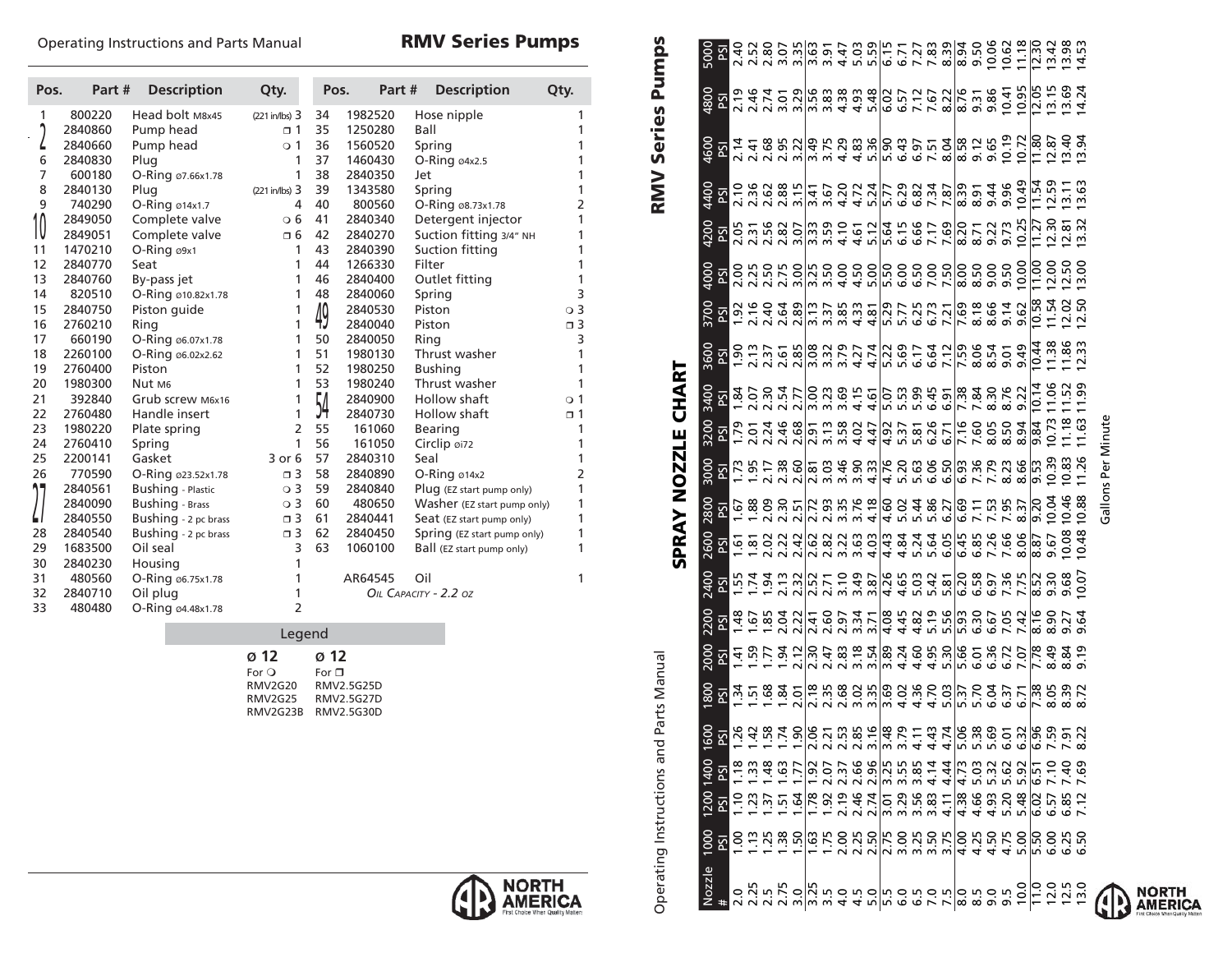*Formulas*

# **Plunger Pumps**

| Conversions |  |  |
|-------------|--|--|

#### *Nozzles:*

| Impact Force (lbs.) = .0526 x GPM x $\sqrt{PSI}$              |
|---------------------------------------------------------------|
| Nozzle $# = GPM \times 4000$<br>√ PSI                         |
| $GPM = Nozzle # x$<br>- PSI<br>$\sqrt{4000}$                  |
| $PSI = (GPM/Nozzle #)^2 \times 4000$                          |
| <b>Horse Power:</b>                                           |
| GPM x PSI = Hydraulic HP<br>1714                              |
| $GPM \times PSI = EBHP$<br>1457                               |
| $EBHP \times 1457 = GPM$<br>psi                               |
| EBHP $x$ 1457 = PSI<br>GPM                                    |
| HP loss due to altitude $=$ 3% per 1000 FT<br>above sea level |

#### *Pump Speed and Flow:*

Rated GPM = Desired GPMRated RPM Desired RPM

Motor Pulley  $\emptyset$  = Pump Pulley  $\emptyset$ Pump RPM Motor RPM

## **General Safety Information**

### **WARNINGS**

### **Gasoline Drive Pumps**

The pump is designed to pump nonflammable or non-explosive fluids. These pumps are intended to pump

clean filtered water only.

Do not operate in or around an **Explosive environment.** 



Do not alter the pump from the

Gallons x 3.785412 = Liters $Gallons \times 128 = Oz$ .  $PSI x .06896 = Bar$ Bar x 14.5038 = PSI1 inches = 25.4 millimetersLiters x .2642 = Gallons (US) Ft. Lbs. x 1.356 = Newton MetersInch Lbs. x .11298 = Newton MetersNewton Meters x .737562 = Ft. Lbs. (force) Newton Meters x 8.85 = In. Lbs. (force) Temperature =  $1.8(C^{\circ} + 17.78) = F^{\circ}$ , 555( $F^{\circ}$  $-32$ ) =  $C^{\circ}$ 1 U.S. Gallon of freshwater = 8.33 lbs. $1$  PSI = 2.31 feet of water  $1$  PSI = 2.04 inches of mercury 1 Foot of water = .433 PSI1 Foot of water = .885 inches of mercury

### manufacturers design.

Kilograms  $x$  2.2 = Lbs.

 $\blacktriangle$ Do not allow children to operate the pump.

Never point the high-pressure

1 Meter of water = 3.28 feet of water

 $\frac{1}{\sqrt{2}}$ discharge at a person, any part of the body or animals.

Do not operate gasoline engines in a confined area; always have adequate ventilation.

Do not exceed the pump specifications in speed or pressure.

Maximum water temperature is  $\blacktriangleright$ 140°F.



## **RMV** 3400 RPM















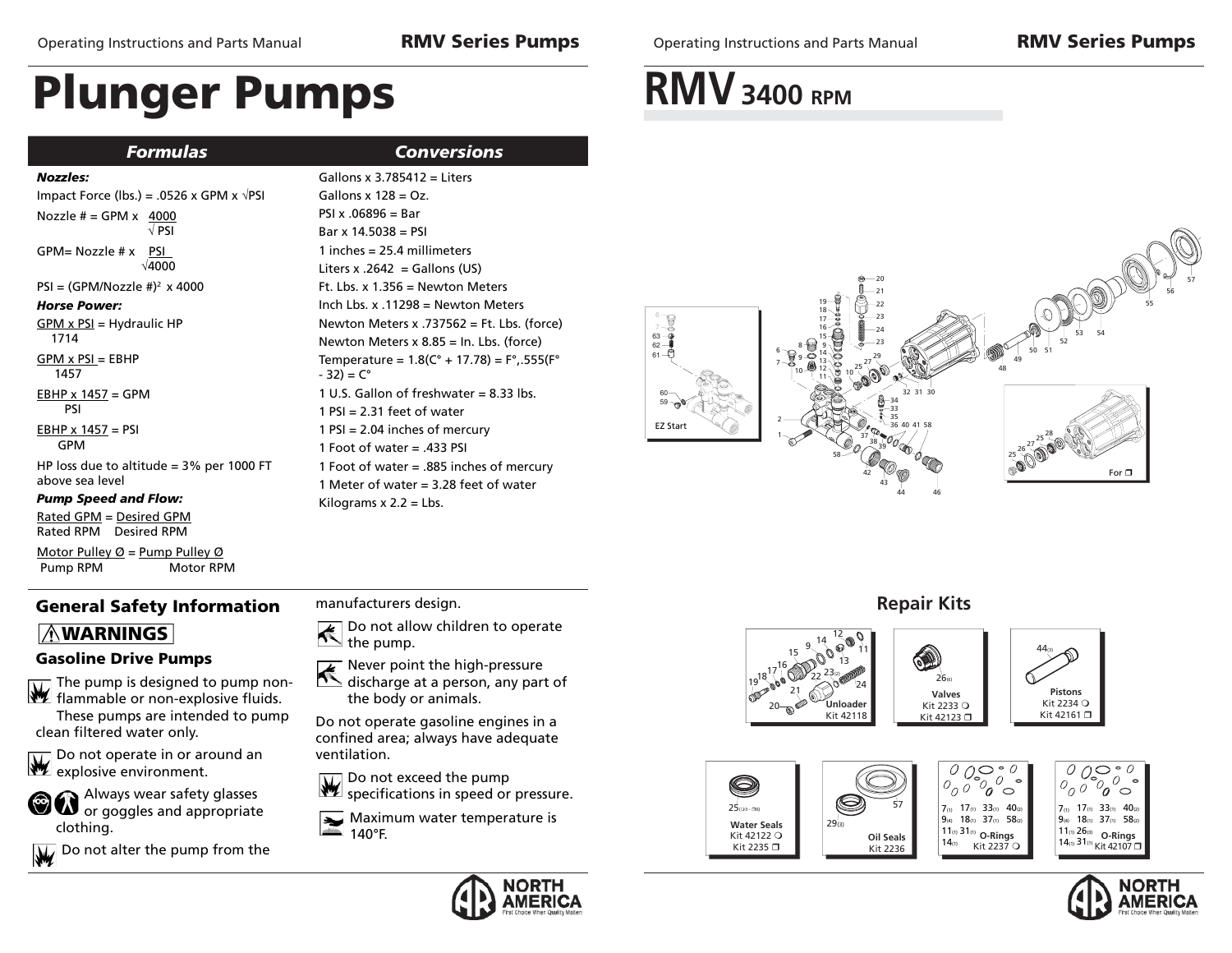**Troubleshooting** (cont)

| <b>Symptom</b>                                             |                | <b>Possible Cause(s)</b>                                                           |                | <b>Corrective Action</b>                                                                                                         |
|------------------------------------------------------------|----------------|------------------------------------------------------------------------------------|----------------|----------------------------------------------------------------------------------------------------------------------------------|
| Low pressure (cont.)                                       | 3              | Air leak in inlet plumbing                                                         | 3              | Disassemble, reseal and reas-<br>semble                                                                                          |
|                                                            | 4              | Relief valve stuck, partially<br>plugged or improperly<br>adjusted valve seat worn | 4              | Clean and adjust relief valve;<br>check for worn or dirty valve<br>seats                                                         |
|                                                            | 5              | Worn packing. Abrasive<br>in pumped in cavitation.<br>Inadequate water             | 5              | Install proper filter suction at<br>inlet manifold must be limited to<br>lifting less than 20 feet of water<br>or 8.5 psi vacuum |
|                                                            | 6              | Worn inlet, discharge valve<br>blocked or dirty                                    | 6              | Replace inlet and discharge valve                                                                                                |
| Pump runs extremely<br>rough, pressure very<br>low         | 1              | Inlet restrictions and/or air<br>leaks.                                            | 1              | Clean out foreign material                                                                                                       |
|                                                            | 2              | Stuck inlet or discharge<br>valve                                                  | 2              | Replace worn valves                                                                                                              |
| Water leakage from<br>under manifold                       |                | Worn packing or cracked<br>plunger                                                 |                | Install new packing or plunger                                                                                                   |
| Slight leak, oil leak-<br>ing in the area of<br>crankshaft | 1              | Worn crankshaft seal or<br>improperly installed oil seal<br>o-ring                 | $\mathbf{1}$   | Remove oil seal retainer and<br>replace damaged 0-ring and/or<br>seals                                                           |
|                                                            | 2              | <b>Bad bearing</b>                                                                 | 2              | Replace bearing                                                                                                                  |
| Excessive play in the<br>end of the crankshaft<br>pulley   |                | Worn main bearing from<br>excessive tension on drive<br>helt                       |                | Replace crankcase bearing and/or<br>tension drive belt                                                                           |
| Water in crankcase                                         | 1              | Humid air condensing into<br>water inside the crankcase                            | $\mathbf{1}$   | Change oil intervals                                                                                                             |
|                                                            | $\overline{2}$ | Worn packing and/or<br>cracked plunger                                             | 2              | Replace packing. Replace<br>plunger                                                                                              |
| Loud knocking noise<br>in pump                             | $\mathbf{1}$   | Cavitation or sucking air                                                          | 1              | Check water supply is turned on                                                                                                  |
|                                                            | 2              | Pulley loose on crankshaft                                                         | $\overline{2}$ | Check key and tighten set screw                                                                                                  |
|                                                            | 3              | Broken or worn bearing                                                             | 3              | Replace bearing                                                                                                                  |

# **Plunger Pumps**

### **General Safety Information (continuted)**

All positive displacement plunger pumps must have a safety relief valve installed on the discharge side of the pump, this valve could be either an unloader or regulator and must be of

adequate flow and pressure for the pump. (This pump has an unloader already built in).

Adequate protective guards must cover all moving parts. Perform routine maintenance on the pump and components.

Use only components that are rated for the flow and pressure of the pump, this would include hose, fittings, safety valves, spray guns etc.

## **Special Features**

### **Wet End**

*Manifold: Forged Brass:* Strength and no porosity - long life. Higher hydrostatic pressures - safety. *Unloader:* Integral trap pressure, fixed chemical injector. Simple repair using a cartridge replacement kit. *Bolts:* Three bolts, 6mm grade 8.8.

*Valves: Ultra Form Cages:* Durable, strong, and long life. *Poppets and Spring:* 303 series stainless steel. *Valve Seat:* Brass with an external sealing oring on both inlet and discharge valves. *Valve Caps:* Machined brass for greater strength.

*Packing and Plungers:* Dual seal system. *High Pressure Packing and Low-Pressure Seals:* "U" cup double lip Buna-N for a good positive seat. *Support and Guides:* Special anti-wear plastic, 1-piece construction to assure proper plunger alignment, maximize packing and seal life and prevent plunger wear and damage. *Plungers:*

Solid hardened stainless steel, strong and durable.

### **Drive End**

*Bearings:* Oversized ball bearing stabilizes the crankshaft and one needle style thrust bearing absorbs the plunger load and assures long radial plate life.

*Crankcase:* Precision die-cast, with cooling fins for maximum heat dissipation. The housing retains the crankshaft bearing, oil seal and rear wobble plate bearing support washer.

*Crankshaft/Wobble Plate:* Precision die-cat to assure proper stroke, duration and alignment.

*Oil Seals and O-rings:* All are constructed of Buna-N rubber. The oil seals have stainless steel garder springs to assure constant tension on the sealing surface.

### *Oil Capacity:* 2.2 oz.

*Ports: Inlet Port:* Is supplied with a standard brass garden hose connection with inlet strainer. *Discharge Port:* Is supplied with 3/8"M connection. *Accessory Ports:* All models have a 1/4"F port on the inlet side of the manifold.

### **Extra Features**

*Dyno Proven:* All pumps are dyno tested to assure the theoretical design meets the actual design.

*Valve Design:* Each pump series has a valve design that optimizes its highest efficiency.

*Wet End Repair:* Very simple no special tools required.

**Design:** Using advanced fluid handling design programs. Overall pump efficiency is increased.



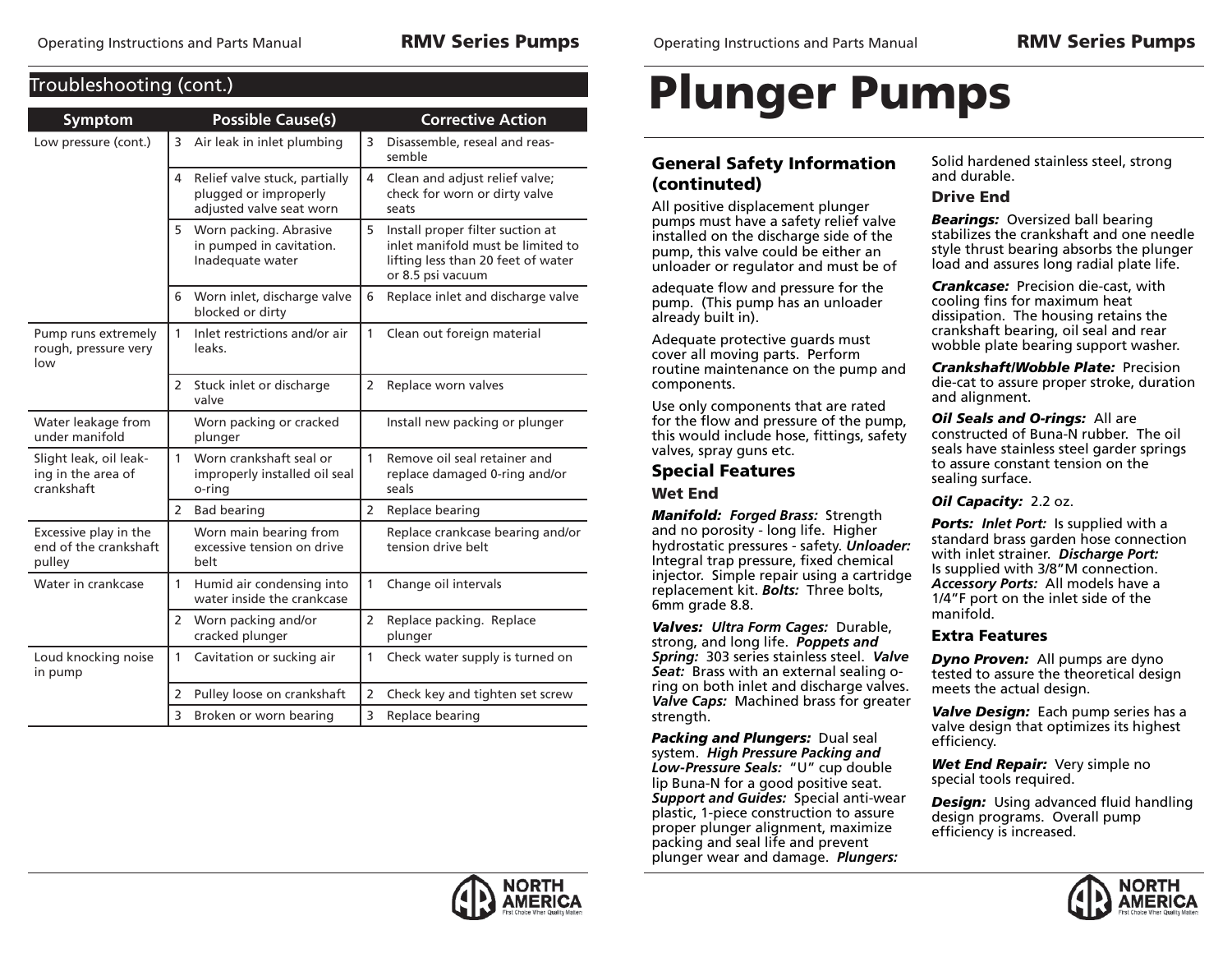### **Installation**

## **Service Pumps**

- 1. Install the shaft key into the keyway and apply a light coating of antiseize on the engine shaft and key.
- 2. Align the two key ways and push the pump completely onto the engine.
- 3. Install all four (4) bolts and tighten evenly. (See figure 2)
- 4. Install the appropriate water inlet and discharge fittings. **Figure 2**
- 5. Connect the water supply hose and high-pressure discharge hose/spray gun.
- 6. Turn on the water supply.
- 7. Open the spray gun to purge the system of any air.
- 8. Start the engine.
- 9. If necessary adjust the engine speed and unloader valve.



**Servicing the Valves**

**Discharge Valves: Disassembly:**

- 2. Inspect the valve cap O-ring for any damage, replace if necessary.
- 3. Using a needle nose pliers remove the valve. (See figure 4)
- 4. Use a small probe to move the poppet up and down to assure that it is functioning properly. **Figure 4**
- 5. Inspect for any debris that may be lodged between the poppet and seat.
- 6. Remove the valve seat O-ring and inspect for any damage.

### **Assembly:**

1. Install the valve seat O-ring squarely into the bottom of the manifold. (See figure 5)





Operating Instructions and Parts Manual **RMV Series Pumps**

| Troubleshooting                                                |                                                                        |                                                                                                                                                         |  |  |  |  |
|----------------------------------------------------------------|------------------------------------------------------------------------|---------------------------------------------------------------------------------------------------------------------------------------------------------|--|--|--|--|
| Symptom                                                        | <b>Possible Cause(s)</b>                                               | <b>Corrective Action</b>                                                                                                                                |  |  |  |  |
| Oil leak between<br>crankcase and pump-<br>ing section         | Worn rod oil seals                                                     | Replace crankcase piston rod<br>seals                                                                                                                   |  |  |  |  |
| Frequent or prema-<br>ture failure of the<br>packing           | $\mathbf{1}$<br>Cracked, damaged or worn<br>plunger                    | 1<br>Replace plungers                                                                                                                                   |  |  |  |  |
|                                                                | $\overline{2}$<br>Overpressure to inlet<br>manifold                    | $\overline{2}$<br>Reduce inlet pressure                                                                                                                 |  |  |  |  |
|                                                                | 3<br>Material in the fluid being<br>pumped                             | 3<br>Install proper filtration on pump<br>inlet plumbing                                                                                                |  |  |  |  |
|                                                                | 4<br>Excessive pressure and/or<br>temperature of fluid being<br>pumped | 4<br>Check pressures and fluid inlet<br>temperature; be sure they are<br>within specified range                                                         |  |  |  |  |
|                                                                | 5<br>Running pump dry                                                  | 5<br>Do not run pump without water                                                                                                                      |  |  |  |  |
| Pump runs but pro-<br>duces no flow                            | Pump is not primed                                                     | Flood suction then restart pump                                                                                                                         |  |  |  |  |
| Pump fails to prime                                            | Air is trapped inside pump                                             | Disconnect discharge hose from<br>pump. Flood suction hose,<br>restart pump and run pump until<br>all air has been evacuated                            |  |  |  |  |
| Pump looses prime,<br>chattering noise,<br>pressure fluctuates | Air leak in suction hose or<br>$\mathbf{1}$<br>inlet                   | $\mathbf{1}$<br>Remove suction line and inspect<br>it for a loose liner or debris<br>lodged in hose. Avoid all unnec-<br>essary bends. Do not kink hose |  |  |  |  |
|                                                                | 2<br>Clogged suction strainer                                          | $\overline{2}$<br>Clean strainer                                                                                                                        |  |  |  |  |
| Low pressure at<br>nozzle                                      | 1<br>Unloader valve is by-pass-<br>ing                                 | 1<br>Make sure unloader is adjusted<br>property and by-pass seat is not<br>leaking                                                                      |  |  |  |  |
|                                                                | $\mathcal{P}$<br>Incorrect or worn nozzle                              | $\overline{2}$<br>Make sure nozzle is matched<br>to the flow and pressure of the<br>pump. If the nozzle is worn,<br>replace                             |  |  |  |  |
|                                                                | 3<br>Worn packing or valves                                            | 3<br>Replace packing or valves                                                                                                                          |  |  |  |  |
| Pressure gauge fluc-<br>tuates                                 | 1<br>Valves worn or blocked by<br>foreign bodies                       | 1<br>Clean or replace valves                                                                                                                            |  |  |  |  |
|                                                                | 2<br>Packing worn                                                      | 2<br>Replace packing                                                                                                                                    |  |  |  |  |
| Low pressure                                                   | 1<br>Worn nozzle                                                       | 1<br>Replace with nozzle of proper<br>size                                                                                                              |  |  |  |  |
|                                                                | 2<br>Belt slippage                                                     | Tighten or replace with correct<br>2<br>belt                                                                                                            |  |  |  |  |



- - - **Figure 3**
	-
- 
- 
- 
- 
- 
-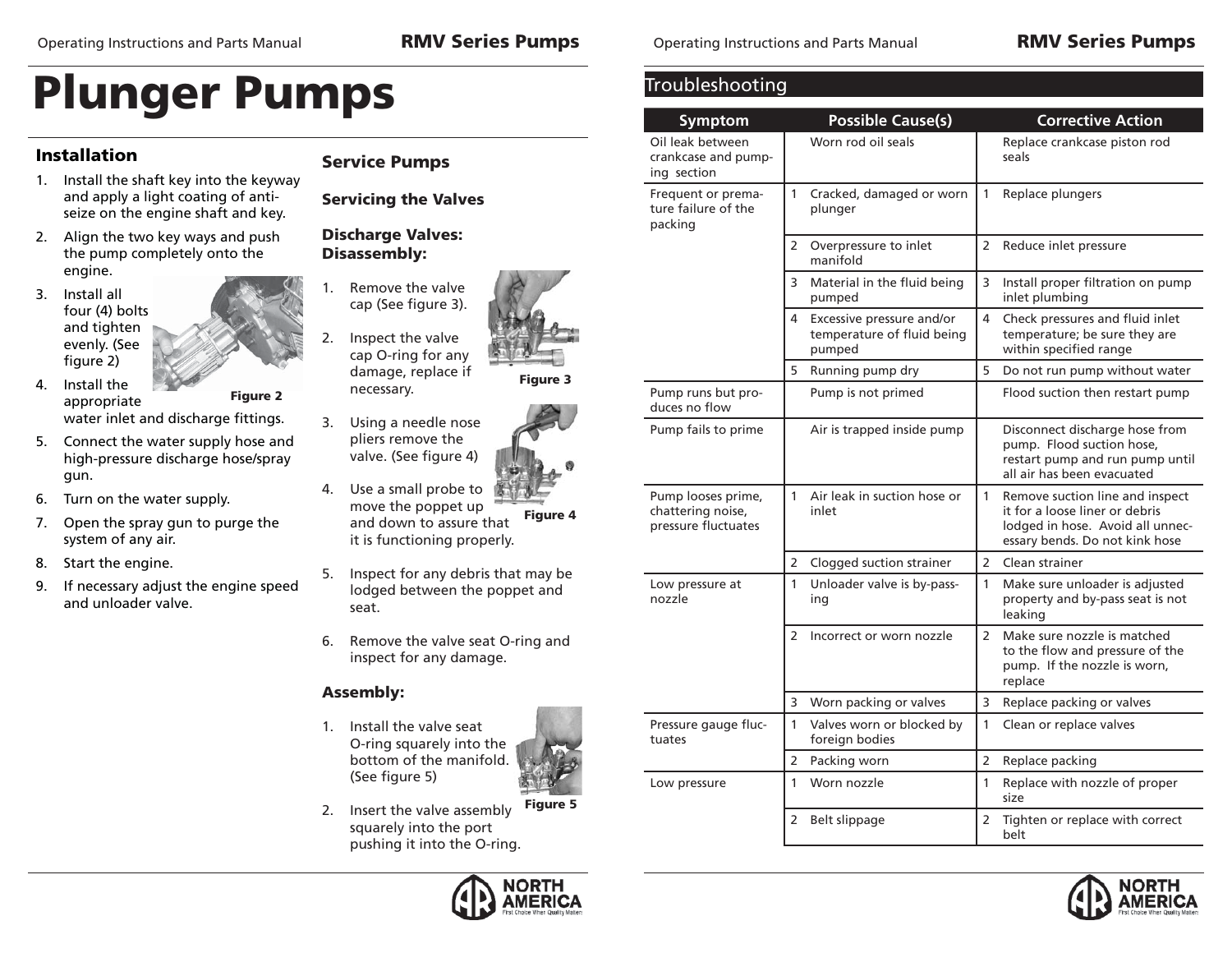many factors. Water seals should be replaced when water leak or a loss of performance is noticed. Prompt replacement of worn seals will insure peak operating performance and trouble free operation. The water seals and their respective components sometimes referred to as the packing stack, will vary slightly between models. But the constant between models is that the packing stack will consist of the following items:

Piston Guides - which usually house the low-pressure seal

Low-Pressure SealsPiston Guide O-rings

High-Pressure Seals Support Rings

### **Torque Ratings Inch Pounds (ft.lbs.)**

Head 221 (19) Valve Cap 221 (19)

**Oil** - AR64545 - Container is 4.5 fluid ounces. Specially formulated for the demands of the RMV pump. See parts breakdown. Do **NOT** change oil. Use oil only to add if low.

**NOTE:** No other oil is factory approved for this pump. Using any other oil may result in Drive End Damage.

### **Winter or Long Time Storage**

1. Drain all of the water out of the pump.

- 2. Run a 50% solution of a RV or non-toxic/biodegradable antifreeze through the pump.
- 3. Flush the pump with fresh water before the next use.
- 4. In freezing conditions failure to do this may cause internal pump damage.
- 5. For long periods of storage in nonfreezing areas the solution will keep the seals and O-rings lubricated.

Operating Instructions and Parts Manual **RMV Series Pumps**

# **Plunger Pumps**

### **Service Pumps (Continued)**

3. Install the valve cap and torque to the proper specifications. (See figure 6)

### **Inlet Valves:Disassembly:**

- 1. Remove the manifold.
- 2. Remove low pressure seals, insert screwdriver under seal lip and lift up. (See figure 7)
- 3. Using a reversible pliers, carefully remove the packing retainers (plunger guides). (See figure 8)
	- **Figure 8**

**Figure 10**

 **NOTE:** You do not want to damage these so they can be reused if not worn.

- **Figure 9** 4. Remove the highpressure packing by pulling straight out with your finger. (See figure 9)
- 5. Pull out the valve cage/head ring assembly, valve poppet, spring and O-ring. (See figure 10)



7. Remove the valve O-ring.

### **Assembly:**

1. Install the valve seat O-ring squarely into the bottom of the manifold. (See figure 11)

2. Insert the valve assembly and push squarely into the O-ring. (See figure 12)

- **Figure 11**
- 
- **Figure 12** 3. Install the high-pressure packing by placing it into the cylinder at an angle and then pushing into place.

 **NOTE:** The point of the "V" or flat side of the packing is pointed at you.

- 4. Lubricate the packing retainer O-ring with a light film of oil and install it into the cylinder.
- 5. Push it completely into place.(See figure 13)



**Figure 13 NOTE:** The O-ring will seat just inside the manifold and you will hear a slight pop.

angle and pushing it into<br>nlass(Sas fimure 14) 6. Insert the low pressure seal by placing it into the cylinder in at an place. (See figure 14)







**Figure 6**

**Figure 7**